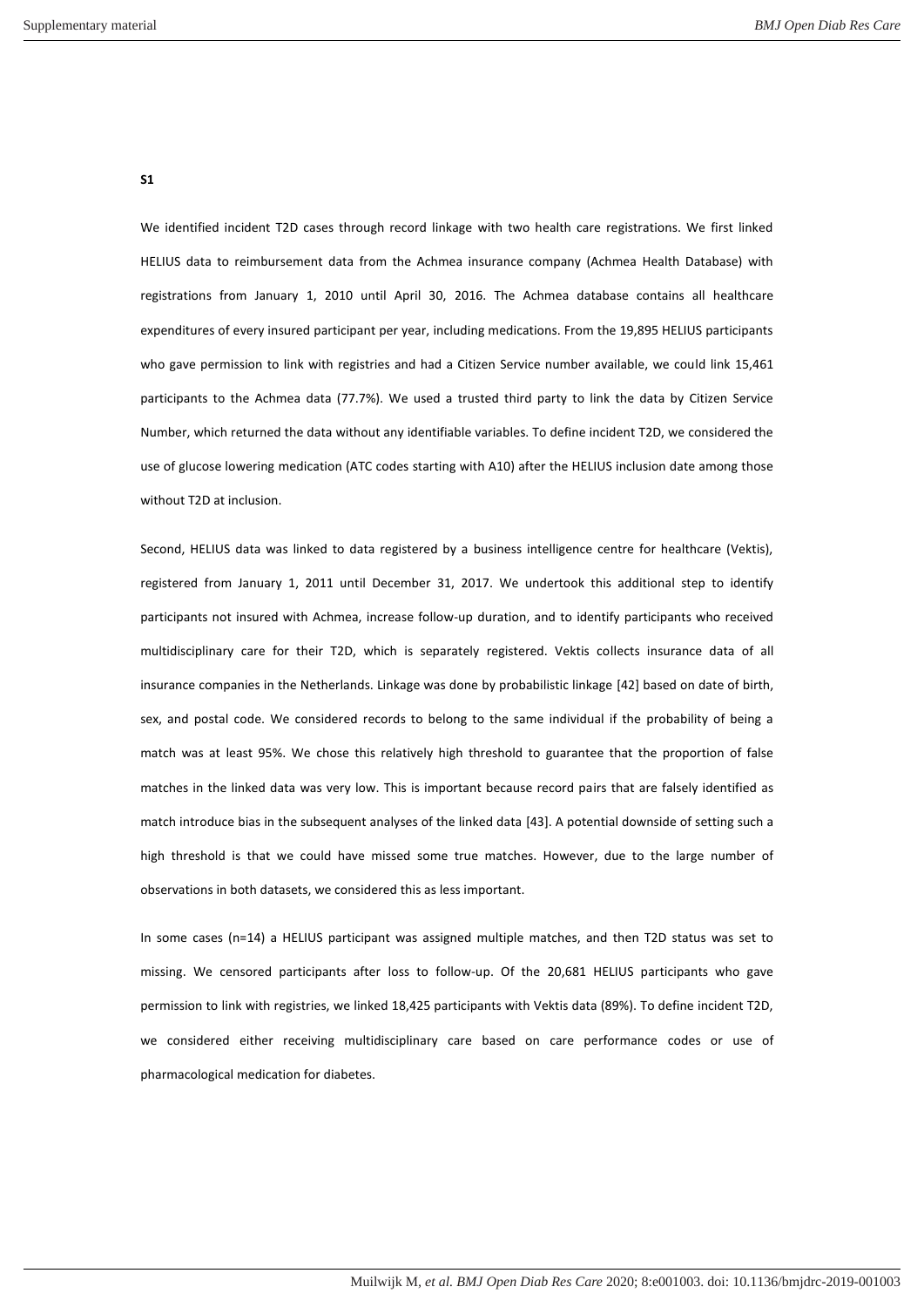In total, we were able to link 96.4% of all the HELIUS participants who had provided permission for data linkage (n=19,932 of 20,681) with at least one of two data sources. Finally, we defined incident T2D as a registration of one of the considered codes in either the Achmea database or the Vektis database.

Follow-up duration was determined from inclusion date within HELIUS until the latest moment of data linkage, or the moment that a participant developed T2D. For participants who developed T2D, the first date of registration with T2D in either the Achmea or the Vektis database was used to determine follow-up duration.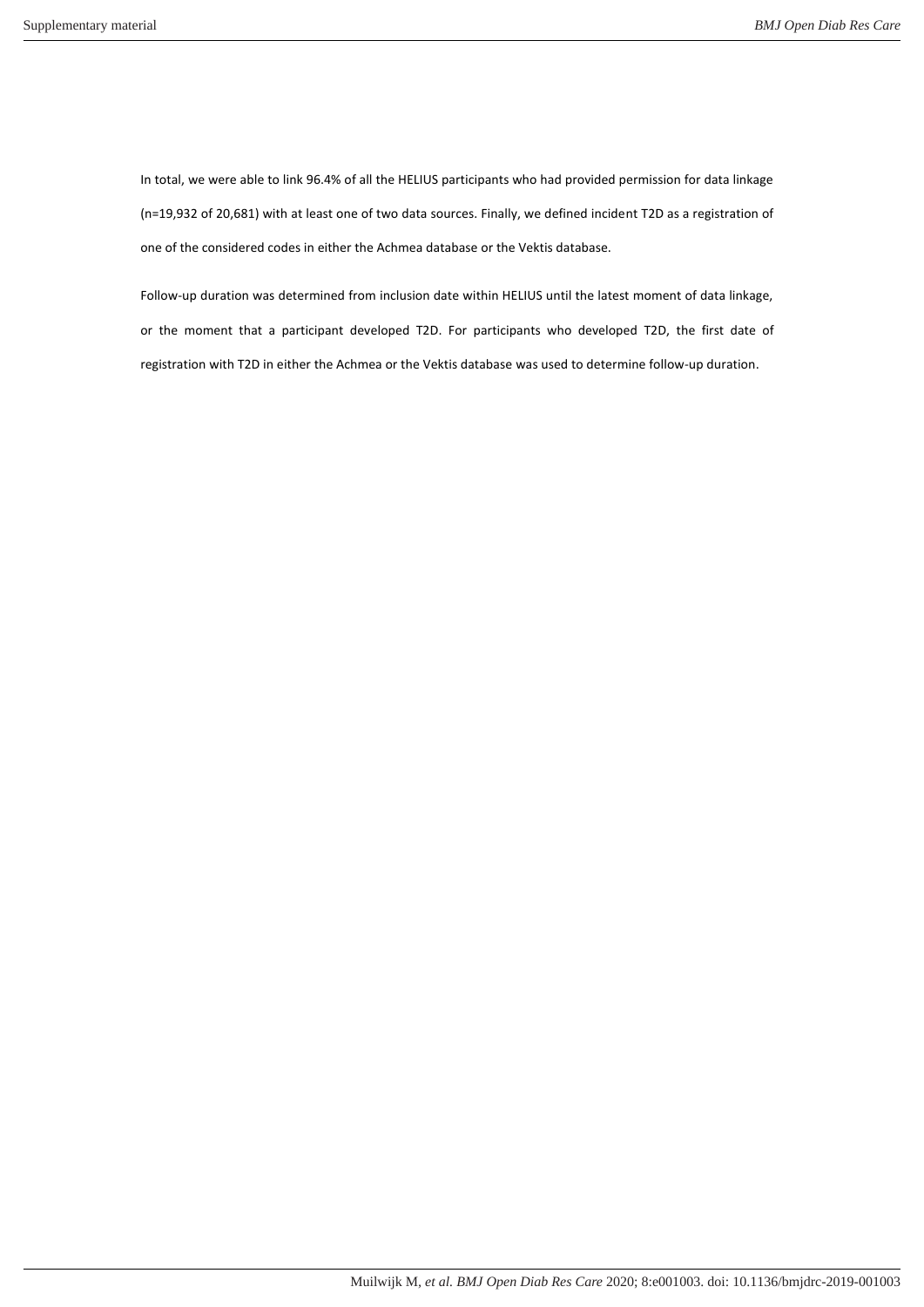| <b>Compound</b>                 | <b>MRM</b><br>(m/z) | Cone voltage<br>(V) | <b>Collision voltage</b><br>(V) | <b>Retention time</b><br>(min) | <b>Calibration curve</b>        | <b>Internal standard</b>      |
|---------------------------------|---------------------|---------------------|---------------------------------|--------------------------------|---------------------------------|-------------------------------|
| 1-Deoxysphinganine(m18:0)       | 286.5 > 268.5       | 25                  | 15                              | 3.26                           | 1-Deoxysphinganine(m18:0)       | d5-Glucosylsphingosine(d18:1) |
| Sphinganine(d18:0)              | 302.3 > 284.3       | 25                  | 15                              | 3.22                           | Sphinganine(d18:0)              | d5-Glucosylsphingosine(d18:1) |
| Sphingosine(d18:1)              | 300.3 > 282.3       | 20                  | 10                              | 3.17                           | Sphingosine(d18:1)              | d5-Glucosylsphingosine(d18:1) |
| Sphingosine(d18:2)              | 298.3 > 280.3       | 20                  | 10                              | 3.06                           | Sphingosine(d18:1)              | d5-Glucosylsphingosine(d18:1) |
| Sphingosine(d16:1)              | 272.3 > 254.3       | 15                  | 10                              | 3.02                           | Sphingosine(d18:1)              | d5-Glucosylsphingosine(d18:1) |
| Sphingosine(d17:1)              | 286.3 > 268.3       | 15                  | 10                              | 3.10                           | Sphingosine(d18:1)              | d5-Glucosylsphingosine(d18:1) |
| Sphingosine(d20:1)              | 328.3 > 310.3       | 20                  | 10                              | 3.31                           | Sphingosine(d18:1)              | d5-Glucosylsphingosine(d18:1) |
| Glucosylsphingosine(d18:1)      | 462.4 > 282.3       | 25                  | 20                              | 3.12                           | Glucosylsphingosine(d18:1)      | d5-Glucosylsphingosine(d18:1) |
| Glucosylsphingosine(d18:2)      | 460.4 > 280.3       | 25                  | 20                              | 3.01                           | Glucosylsphingosine(d18:1)      | d5-Glucosylsphingosine(d18:1) |
| Lactosylsphingosine(d18:1)      | 624.4 > 282.3       | 35                  | 30                              | 3.10                           | Lactosylsphingosine(d18:1)      | d5-Glucosylsphingosine(d18:1) |
| Lactosylsphingosine(d18:2)      | 622.4 > 280.3       | 35                  | 30                              | 2.98                           | Lactosylsphingosine(d18:1)      | d5-Glucosylsphingosine(d18:1) |
| Globotriaosylsphingosine(d18:1) | 786.5 > 282.3       | 45                  | 35                              | 3.08                           | Globotriaosylsphingosine(d18:1) | d5-Glucosylsphingosine(d18:1) |
| Globotriaosylsphingosine(d18:2) | 784.5 > 287.4       | 45                  | 35                              | 2.96                           | Globotriaosylsphingosine(d18:1) | d5-Glucosylsphingosine(d18:1) |
| d5-Glucosylsphingosine(d18:1)   | 467.4 > 291.5       | 25                  | 20                              | 3.12                           | Not applicable                  | Not applicable                |

**S2. All sphingolipid species were measured as their corresponding ''lyso'' derivates yielded upon microwave-assisted deacylation.**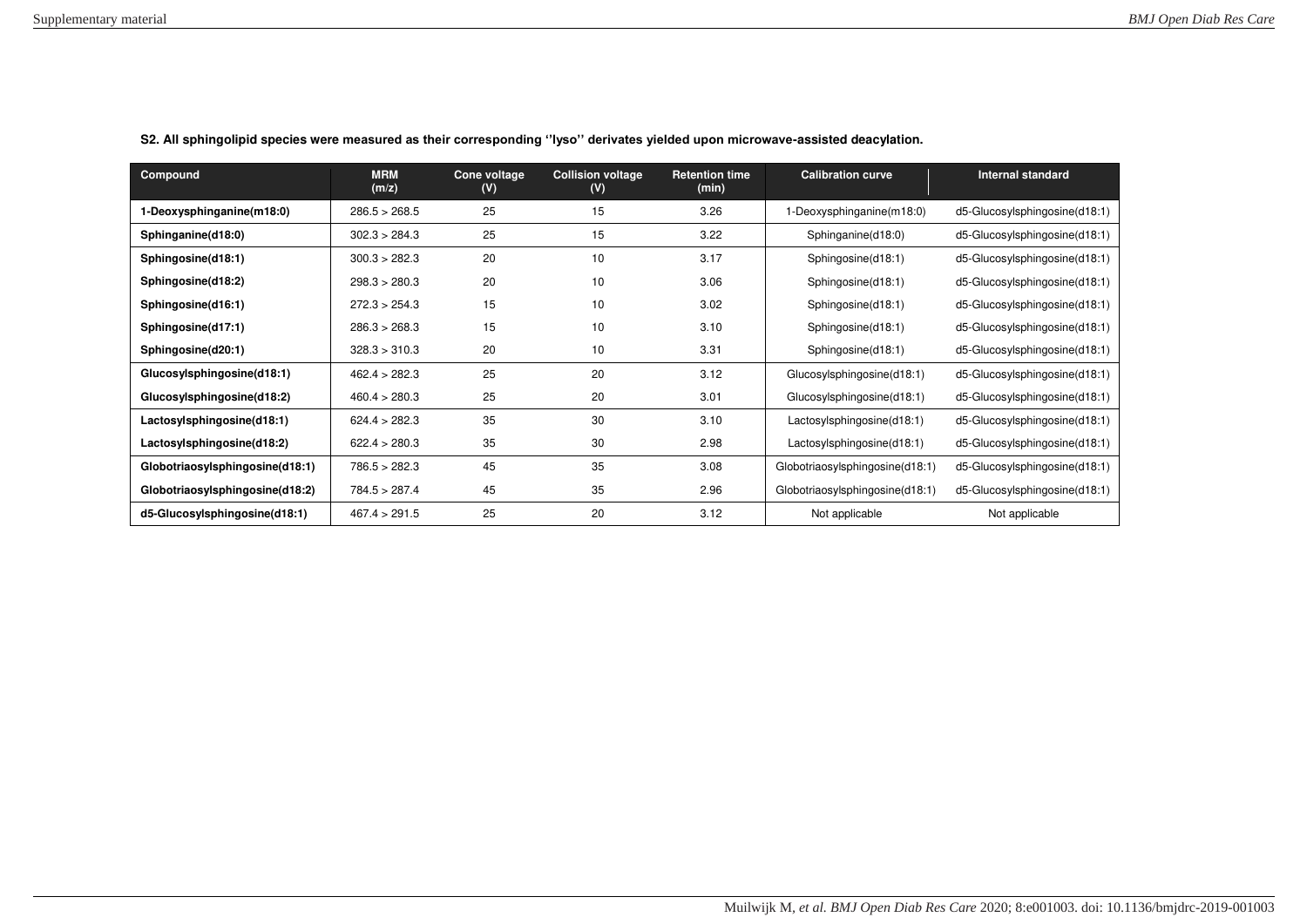|                       | Total subcohort (n=677) | Dutch subcohort (n=334) | SA subcohort (n=343) |
|-----------------------|-------------------------|-------------------------|----------------------|
| <b>Acylcarnitines</b> |                         |                         |                      |
| Mean PC 1             | $-0.01(3.61)$           | 0.04(3.70)              | $-0.06(3.51)$        |
| Mean CO               | 37.3(7.4)               | 36.0(7.1)               | 38.6 (7.4)           |
| <b>Median C2:0</b>    | $5.7(4.7-6.9)$          | $5.7(4.7-7.0)$          | $5.7(4.8-6.8)$       |
| <b>Median C3:0</b>    | $0.34(0.28-0.43)$       | $0.34(0.28-0.41)$       | $0.36(0.29 - 0.43)$  |
| <b>Median C4:0</b>    | $0.30(0.25-0.36)$       | $0.30(0.26 - 0.36)$     | $0.29(0.25-0.36)$    |
| Median C4:3OH         | $0.03(0.02 - 0.04)$     | $0.03(0.02 - 0.05)$     | $0.03(0.02 - 0.04)$  |
| Median C5:0           | $0.08(0.06 - 0.10)$     | $0.07(0.06 - 0.09)$     | $0.08(0.06 - 0.10)$  |
| <b>Median C6:0</b>    | $0.06(0.05-0.07)$       | $0.06(0.05-0.07)$       | $0.06(0.05 - 0.07)$  |
| <b>Median C8:0</b>    | $0.16(0.12-0.20)$       | $0.15(0.12-0.21)$       | $0.16(0.13 - 0.20)$  |
| <b>Median C3DC</b>    | $0.07(0.05 - 0.08)$     | $0.07(0.05 - 0.09)$     | $0.06(0.05-0.08)$    |
| Median C10:0          | $0.18(0.14 - 0.25)$     | $0.19(0.14 - 0.26)$     | $0.17(0.13 - 0.24)$  |
| Median C10:1          | $0.17(0.12 - 0.23)$     | $0.14(0.11-0.18)$       | $0.20(0.15-0.27)$    |
| <b>Median C5:DC</b>   | $0.05(0.04 - 0.06)$     | $0.05(0.04-0.06)$       | $0.05(0.04-0.06)$    |
| Median C12:0          | $0.08(0.07 - 0.11)$     | $0.09(0.07 - 0.12)$     | $0.08(0.06 - 0.10)$  |
| Median C12:1          | $0.08(0.06 - 0.11)$     | $0.08(0.06 - 0.11)$     | $0.07(0.06 - 0.10)$  |
| <b>Median C6:DC</b>   | $0.02(0.01-0.02)$       | $0.02$ (0.01-0.02)      | $0.02(0.01-0.02)$    |
| Median C12:1OH        | $0.03(0.02 - 0.05)$     | $0.03(0.02 - 0.04)$     | $0.03(0.02 - 0.05)$  |
| Median C12OH          | $0.01(0.01-0.02)$       | $0.01(0.01-0.02)$       | $0.01(0.01 - 0.02)$  |
| Median C14:0          | $0.03(0.02 - 0.03)$     | $0.03(0.02-0.04)$       | $0.03(0.02 - 0.03)$  |
| Median C14:1          | $0.07(0.06 - 0.10)$     | $0.08(0.06 - 0.11)$     | $0.07(0.06 - 0.10)$  |
| Median C14:2          | $0.04(0.03 - 0.06)$     | $0.03(0.03 - 0.05)$     | $0.05(0.04 - 0.07)$  |

## S3: Metabolite concentrations (µmol/l) in the subcohort representative of the entire study population.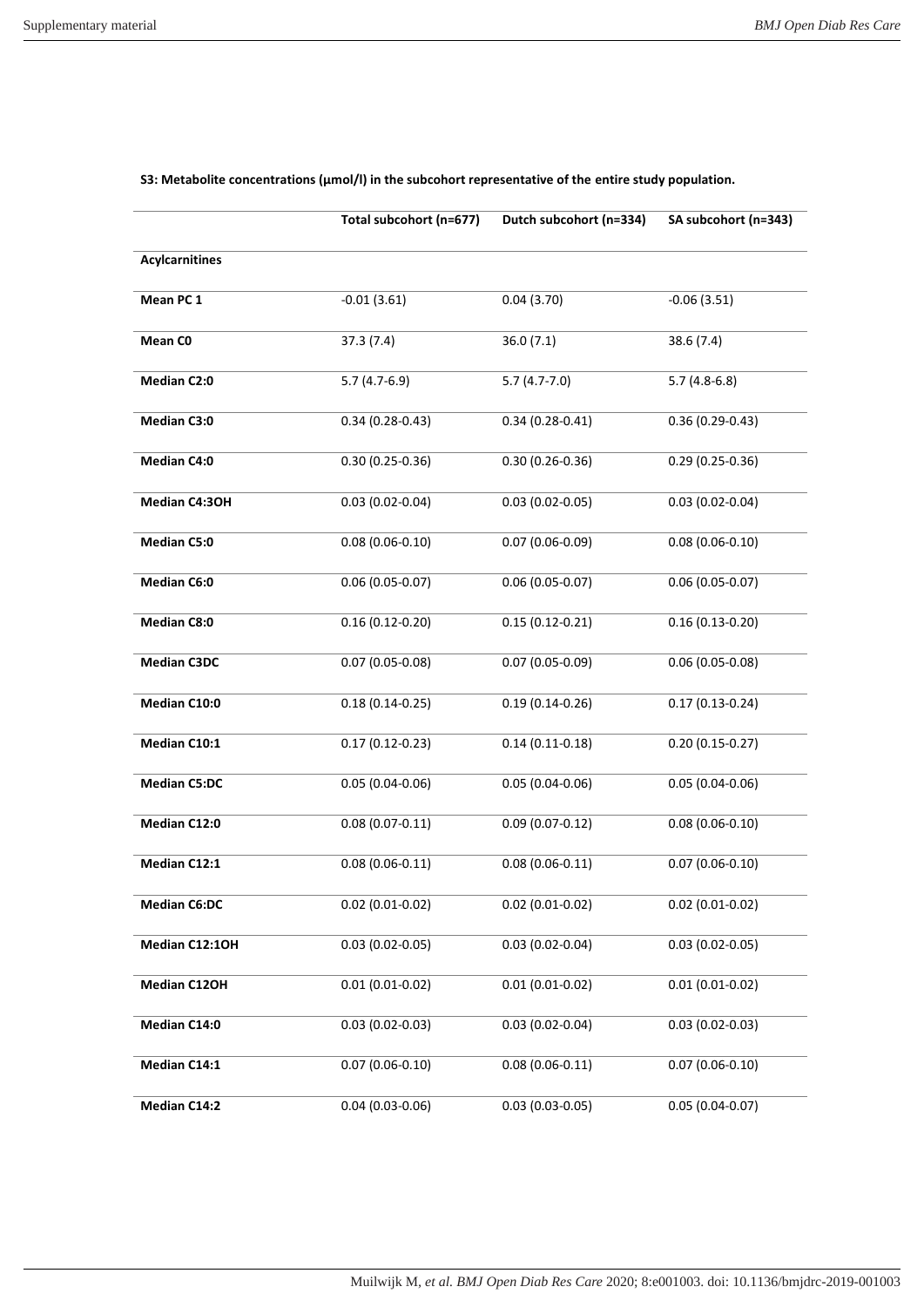| Median C14:1OH              | $0.01(0.01 - 0.02)$ | $0.02$ (0.01-0.02)  | $0.01(0.01 - 0.02)$ |
|-----------------------------|---------------------|---------------------|---------------------|
| <b>Mean C16:0</b>           | 0.09(0.02)          | 0.09(0.03)          | 0.09(0.02)          |
| Median C16:1                | 0.02(0.01)          | $0.02(0.02 - 0.03)$ | $0.02(0.02 - 0.02)$ |
| <b>Mean C18:0</b>           | 0.03(0.01)          | 0.03(0.01)          | 0.03(0.01)          |
| Mean C18:1                  | 0.09(0.03)          | 0.10(0.03)          | 0.09(0.02)          |
| <b>Mean C18:2</b>           | 0.04(0.02)          | 0.04(0.01)          | 0.05(0.02)          |
| Amino acids                 |                     |                     |                     |
| Mean PC <sub>2</sub>        | 0.01(2.58)          | $-0.63(2.33)$       | 0.63(2.66)          |
| <b>Mean Leucine</b>         | 110.6(21.3)         | 107.6 (20.0)        | 113.6 (22.1)        |
| <b>Mean Isoleucine</b>      | 63.2 (15.6)         | 60.7(14.5)          | 65.7 (16.3)         |
| <b>Mean Valine</b>          | 203.7 (37.4)        | 199.8 (36.4)        | 207.4 (38.0)        |
| <b>Median Phenylalanine</b> | 54.7 (8.4)          | 52.9 (48.0-57.8)    | 56.6 (51.2-61.7)    |
| <b>Mean Tyrosine</b>        | 56.8 (12.4)         | 53.7(11.1)          | 59.9 (12.9)         |
| <b>Mean Tryptophan</b>      | 52.3(8.9)           | 52.9 (8.7)          | 51.8(9.0)           |
| <b>Mean Alanine</b>         | 320.3 (70.9)        | 306.0 (65.8)        | 334.1 (73.0)        |
| <b>Median Methionine</b>    | 22.7(4.0)           | 21.7 (19.4-23.9)    | 24.3 (21.6-26.7)    |
| <b>Median Glycine</b>       | 147.0 (50.9)        | 153.7 (128.7-185.9) | 139.4 (120.4-168.5) |
| <b>Mean Glutamine</b>       | 569.0 (97.3)        | 572.3 (96.7)        | 568.5 (98.0)        |
| <b>Median Glutamate</b>     | 194.6 (72.7)        | 194.6 (152.2-224.2) | 224.3 (169.7-255.8) |
| Mean Glutamine +            | 778.7 (127.2)       | 765.8 (118.1)       | 789.8 (134.0)       |
| Glutamate                   |                     |                     |                     |
| <b>Median Citrulline</b>    | 28.7 (23.7-33.6)    | 28.9 (24.1-33.5)    | 28.5 (23.2-33.6)    |
| <b>Median Ornithine</b>     | 54.5 (44.7-67.1)    | 53.9 (43.5-66.7)    | 55.5 (45.8-67.4)    |
| <b>Mean Lysine</b>          | 162.4 (33.2)        | 158.1 (31.6)        | 166.6 (34.2)        |
| <b>Mean Arginine</b>        | 78.1 (17.1)         | 74.3 (14.5)         | 81.8 (18.5)         |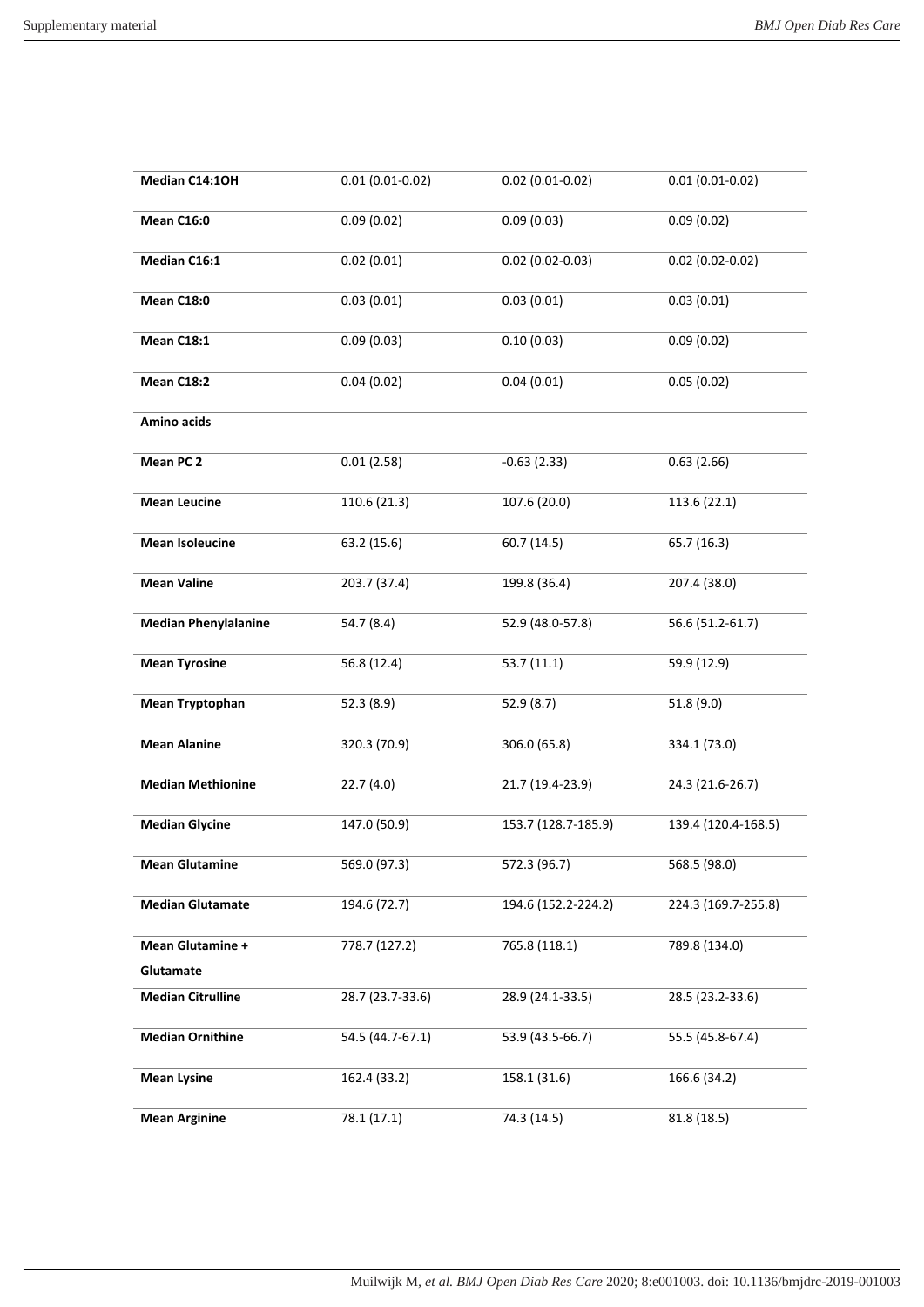| <b>Mean Serine</b>                   | 95.3 (17.7)         | 94.6 (17.0)         | 95.9 (18.4)         |
|--------------------------------------|---------------------|---------------------|---------------------|
| <b>Median Proline</b>                | 146.0 (116.2-178.9) | 146.7 (116.8-181.0) | 145.3 (116.0-178.1) |
| <b>Median Asparagine</b>             | 23.4 (18.9-28.7)    | 23.1 (18.5-29.2)    | 23.7 (19.1-28.5)    |
| <b>Median Aspartate</b>              | 19.3 (13.7-25.3)    | 18.9 (14.2-24.6)    | 19.7 (13.4-26.6)    |
| <b>Median Asparagine + Aspartate</b> | 43.7 (34.9-52.4)    | 43.8 (34.8-51.9)    | 43.7 (35.9-53.5)    |
| <b>Sphingolipids</b>                 |                     |                     |                     |
| PC3                                  | 0.02(2.43)          | 0.55(2.44)          | $-0.50(2.31)$       |
| Mean GlcCer d18:2                    | 0.58(0.17)          | 0.60(0.17)          | 0.56(0.16)          |
| Mean GlcCer d18:1                    | 4.23(1.11)          | 4.47(1.16)          | 4.01(1.01)          |
| Mean LacCer d18:2                    | 0.47(0.12)          | 0.49(0.13)          | 0.44(0.11)          |
| Mean LacCer d18:1                    | 3.27(0.78)          | 3.45 (0.79)         | 3.10(0.75)          |
| Mean CTH d18:2                       | 0.25(0.08)          | 0.24(0.07)          | 0.25(0.08)          |
| Mean CTH d18:1                       | 1.05(0.28)          | 1.08(0.29)          | 1.03(0.26)          |
| Mean Cer d18:2                       | 1.37(0.43)          | 1.36(0.44)          | 1.35(0.42)          |
| Mean Cer d16:1                       | 0.48(0.19)          | 0.50(0.20)          | 0.46(0.18)          |
| Mean Cer d17:1                       | 0.36(0.13)          | 0.41(0.13)          | 0.32(0.11)          |
| Mean Cer d18:1                       | 8.78(2.19)          | 9.08(2.29)          | 8.48(2.04)          |
| Mean Cer d20:1                       | 0.19(0.08)          | 0.20(0.09)          | 0.18(0.07)          |
| Mean Cer d18:0                       | 2.31(0.62)          | 2.27(0.58)          | 2.35(0.66)          |
| Mean Cer m18:0                       | 0.03(0.01)          | 0.03(0.01)          | 0.03(0.01)          |

Data are mean (SD) or median (IQR). SA = South-Asian Surinamese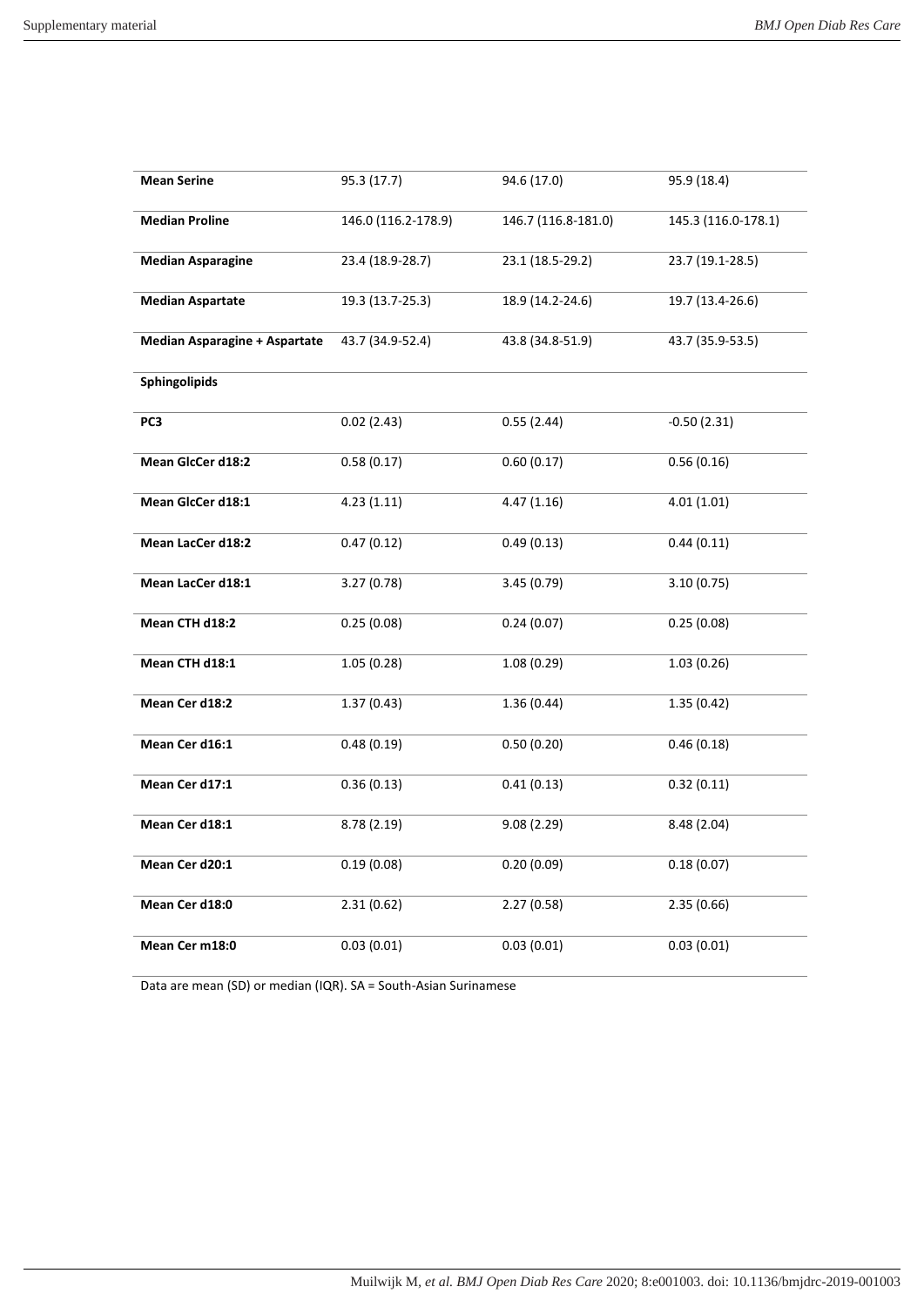*S4: Correlation matrix metabolites* 

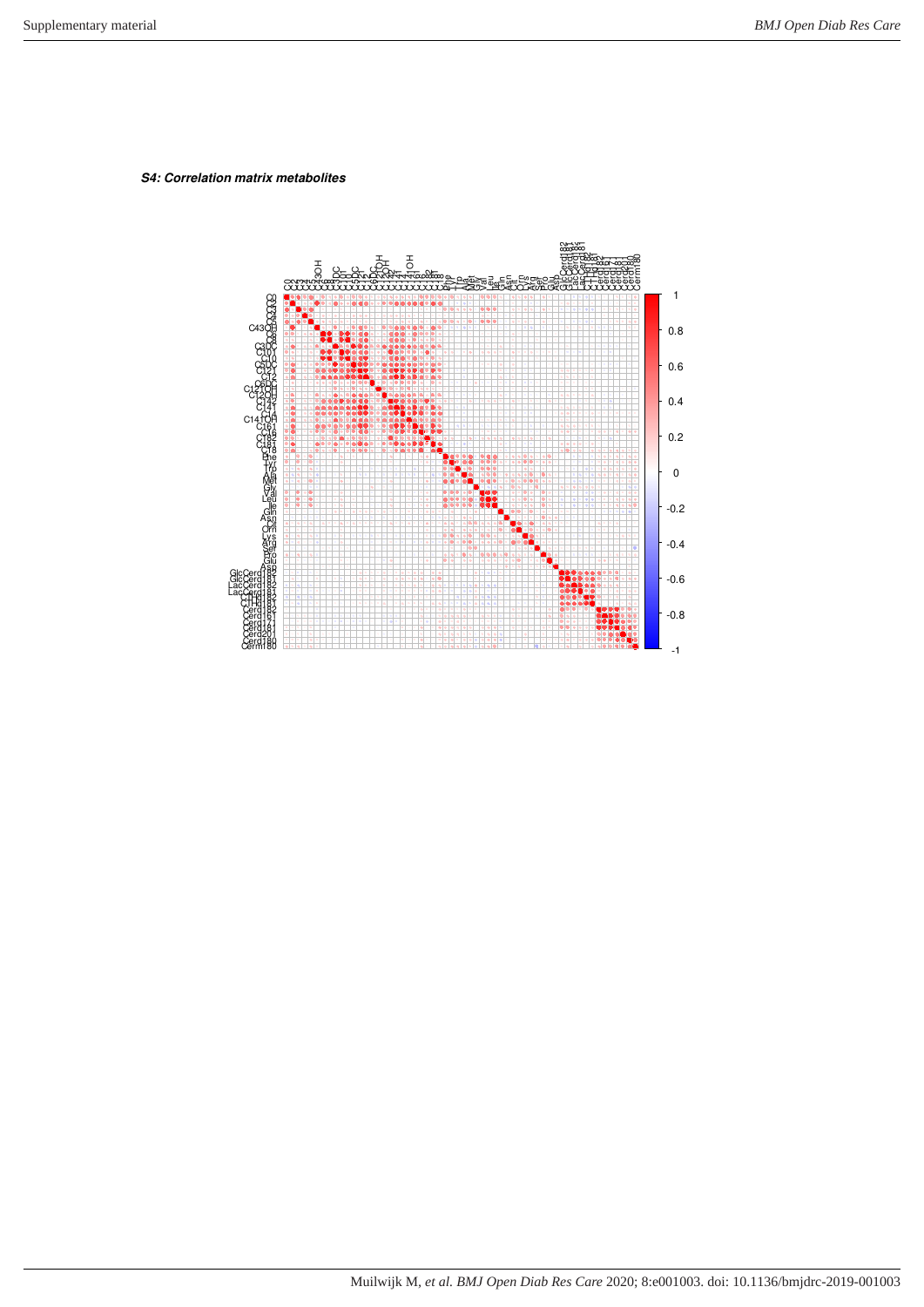*S5: Scree plot*

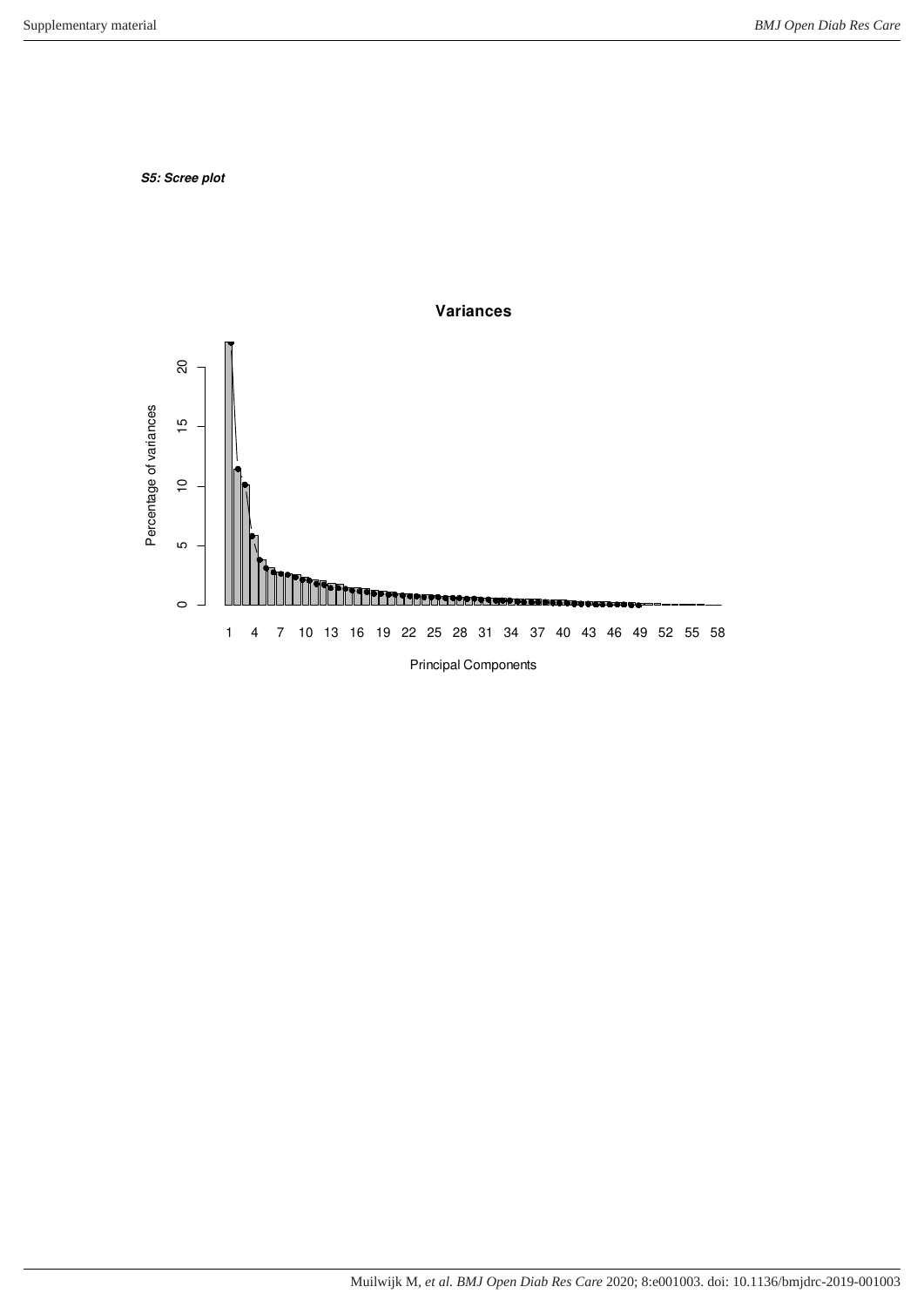| Acylcarnitine | PC <sub>1</sub> | PC <sub>2</sub> | PC <sub>3</sub> | Amino acid    | PC <sub>1</sub> | PC <sub>2</sub> | PC3     | Sphingolipid | PC <sub>1</sub> | PC <sub>2</sub> | PC3      |
|---------------|-----------------|-----------------|-----------------|---------------|-----------------|-----------------|---------|--------------|-----------------|-----------------|----------|
| CO            | $-0.39$         | 0.54            |                 | Leucine       |                 | 0.75            |         | GlcCer d18:2 | $-0.13$         |                 | 0.75     |
| C2            | $-0.75$         |                 |                 | Isoleucine    |                 | 0.69            |         | GlcCer d18:1 | $-0.15$         |                 | 0.74     |
| $\mathsf{C}3$ | $-0.14$         | 0.68            |                 | Valine        |                 | 0.69            |         | LacCer d18:2 |                 |                 | 0.70     |
| C4            | $-0.22$         | 0.40            |                 | Phenylalanine |                 | 0.57            |         | LacCer d18:1 |                 |                 | $0.60\,$ |
| C4:30H        | $-0.64$         |                 |                 | Tyrosine      |                 | 0.53            |         | CTH d18:2    |                 |                 | 0.54     |
| $C5$          | $-0.26$         | $0.60\,$        |                 | Tryptophan    |                 | 0.50            |         | CTH d18:1    | $-0.12$         |                 | 0.60     |
| C6            | $-0.71$         | 0.22            |                 | Alanine       | 0.15            | 0.44            |         | Cer d18:2    |                 |                 | 0.74     |
| ${\sf C}8$    | $-0.80$         |                 |                 | Methionine    |                 | 0.51            |         | Cer d16:1    | 0.11            |                 | 0.67     |
| C3DC          | $-0.80$         | 0.11            |                 | Glycine       |                 | $-0.21$         | 0.14    | Cer d17:1    |                 |                 | 0.72     |
| C10:1         | $-0.69$         | 0.19            | $-0.19$         | Glutamine     | $-0.13$         |                 |         | Cer d18:1    |                 |                 | 0.82     |
| C10           | $-0.82$         |                 |                 | Asparagine    |                 |                 | $-0.11$ | Cer d20:1    |                 |                 | 0.46     |
| C5:DC         | $-0.81$         | 0.13            |                 | Citrulline    | $-0.17$         | 0.23            | 0.11    | Cer d18:0    |                 |                 | $0.56\,$ |
| C12:1         | $-0.93$         |                 |                 | Ornithine     |                 | 0.24            |         | Cer m18:0    |                 |                 | 0.45     |
| C6:DC         | $-0.44$         |                 |                 | Lysine        |                 | 0.34            |         |              |                 |                 |          |
| C12:10H       | $-0.51$         |                 |                 | Arginine      |                 | 0.24            |         |              |                 |                 |          |
| C12OH         | $-0.60$         |                 |                 | Serine        |                 | $-0.20$         |         |              |                 |                 |          |
| C14:2         | $-0.77$         |                 | $-0.13$         | Proline       |                 | 0.41            |         |              |                 |                 |          |
| C14:1         | $-0.93$         |                 |                 | Glutamate     |                 | 0.13            |         |              |                 |                 |          |
| C14           | $-0.81$         |                 | 0.19            | Aspartate     |                 |                 |         |              |                 |                 |          |
| C14:10H       | $-0.72$         |                 |                 |               |                 |                 |         |              |                 |                 |          |
| C16:1         | $-0.76$         | $-0.11$         | 0.15            |               |                 |                 |         |              |                 |                 |          |
| C16           | $-0.67$         | 0.21            | 0.28            |               |                 |                 |         |              |                 |                 |          |

# *S6: Factor loadings of PCA in the subcohort representative of the entire study population.*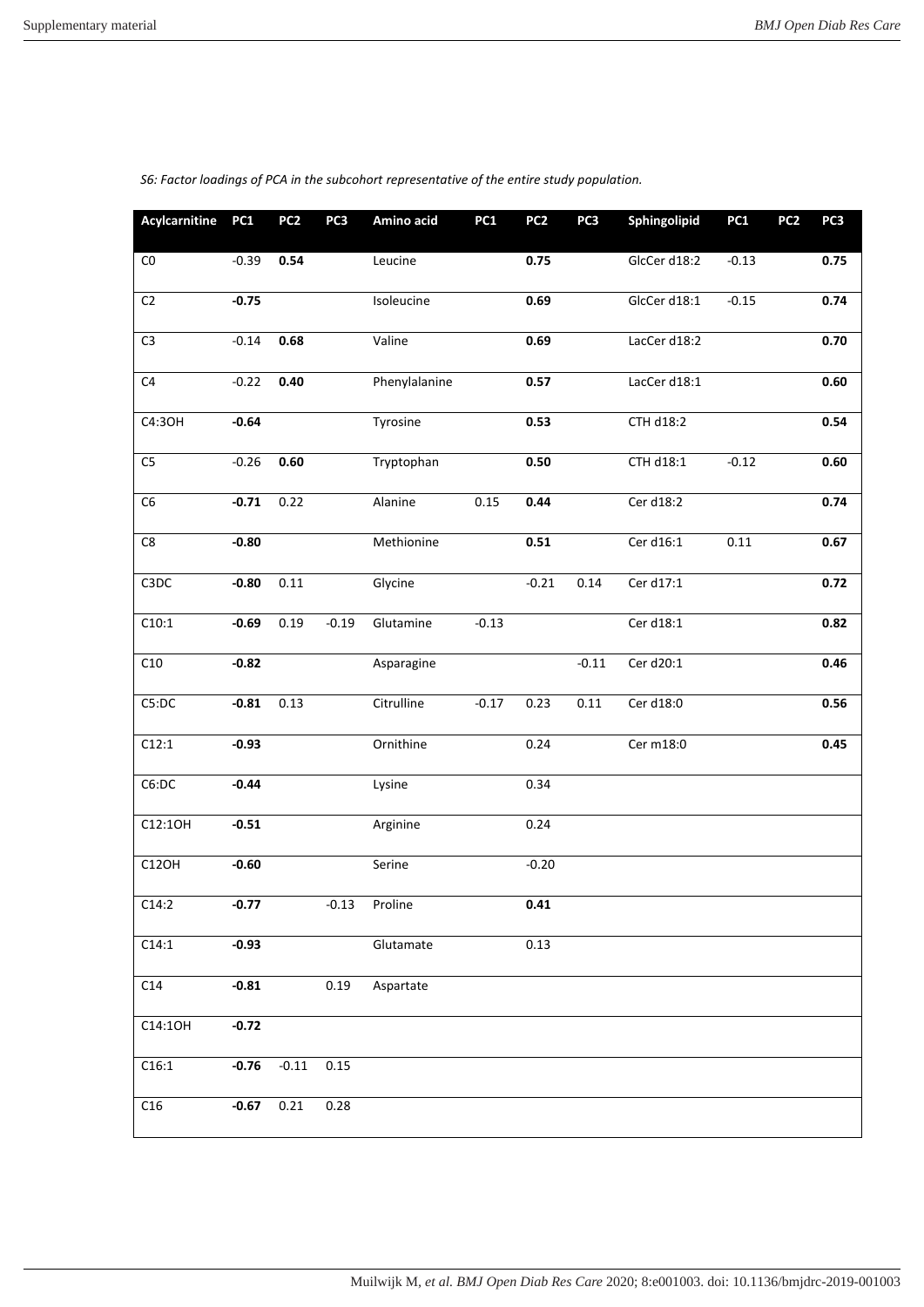| C18:2           |         |                   | $-0.49$ $0.18$ $-0.10$ |  |  |
|-----------------|---------|-------------------|------------------------|--|--|
| C18:1           | $-0.76$ |                   | 0.17                   |  |  |
| C <sub>18</sub> |         | $-0.55$ 0.10 0.36 |                        |  |  |

Factor loadings >0.40 are marked in bold. Factor loadings <0.10 are not shown.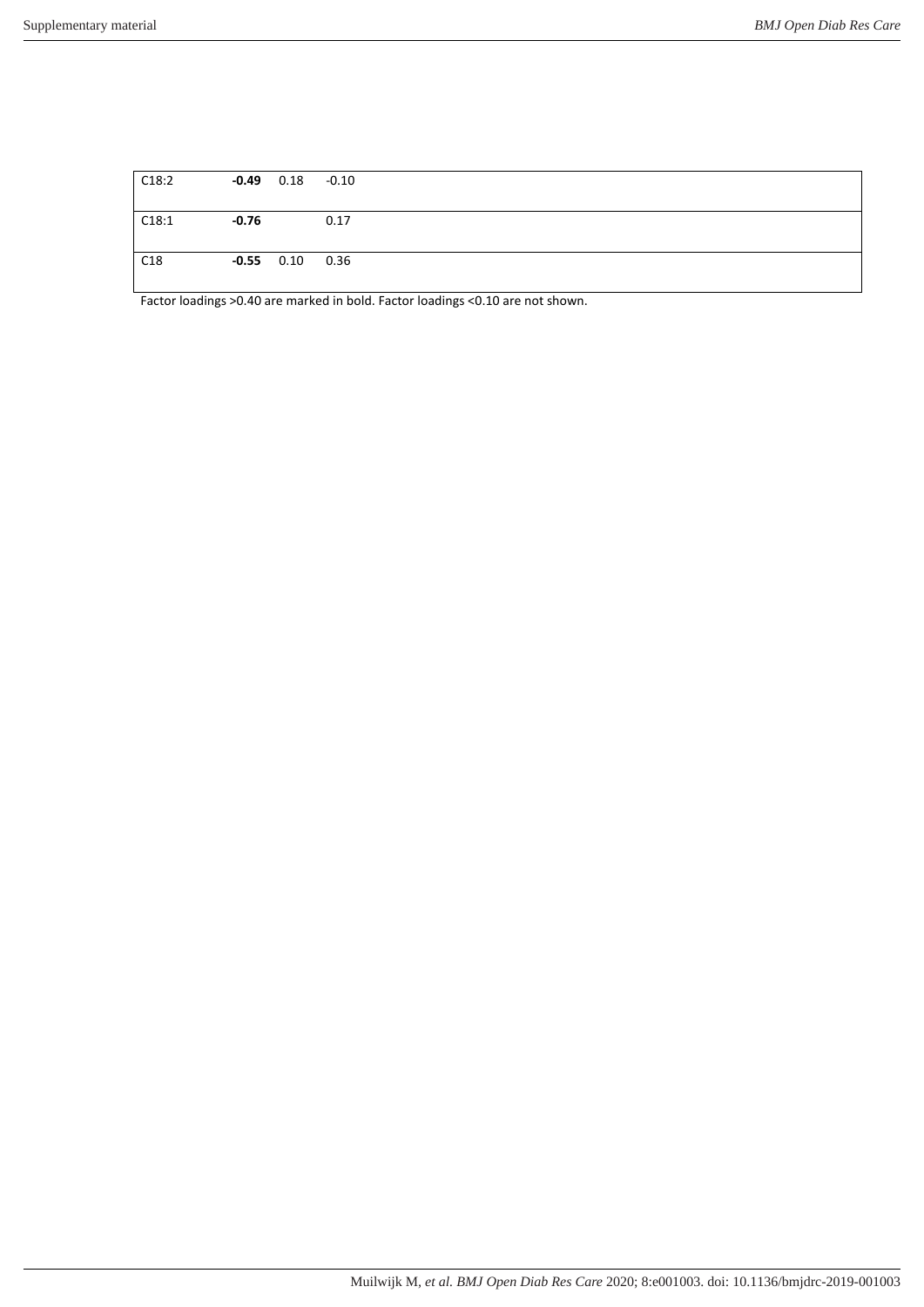|                                                                                    | <b>Dutch</b>   | <b>SA subcohort</b> | Dutch T2D        | SAT2D       |
|------------------------------------------------------------------------------------|----------------|---------------------|------------------|-------------|
|                                                                                    | subcohort      | $(n=343)$           | $(n=22)$         | $(n=73)$    |
|                                                                                    | $(n=334)$      |                     |                  |             |
| Mean age (years)                                                                   | 46.0 (13.8)    | 44.0 (12.9)         | 59.2 (9.0)       | 53.0(9.4)   |
| % Male (n)                                                                         | 49.4 (165)     | 44.0 (151)          | 68.2 (15)        | 37.0(27)    |
| <b>Median packyears of smoking</b>                                                 | 1.2(0.0; 10.0) | 0(0; 2.8)           | 15.6 (4.9; 29.4) | 0(0; 1.5)   |
| Mean physical activity (met/week)                                                  | 2812 (1312)    | 2751 (1802)         | 2357 (1176)      | 2713 (1690) |
| Mean BMI ( $\text{kg/m}^2$ )                                                       | 24.4(3.8)      | 25.7(4.4)           | 27.9(2.9)        | 28.3(4.2)   |
| Mean waist circumference (cm)                                                      | 88.9 (12.2)    | 90.0(12.3)          | 101.4(7.6)       | 97.1(9.2)   |
| Socio-economic status (%)                                                          |                |                     |                  |             |
| Never been to school / Elementary<br>schooling only                                | 4.2(14)        | 10.5(36)            | 9.1(2)           | 21.9(16)    |
| Lower vocational schooling or lower<br>secondary schooling                         | 10.8(36)       | 32.7 (112)          | 31.8(7)          | 39.7 (29)   |
| Intermediate vocational schooling or<br>intermediate/higher secondary<br>schooling | 21.9(73)       | 30.3 (104)          | 22.7(5)          | 26.0(19)    |
| Higher vocational schooling or<br>university                                       | 63.2 (211)     | 26.5(91)            | 36.4(8)          | 12.3(9)     |

#### **S7: Characteristics in subcohort and cases, stratified by ethnicity**

Data are mean (SD) or median (IQR). SA = South-Asian Surinamese.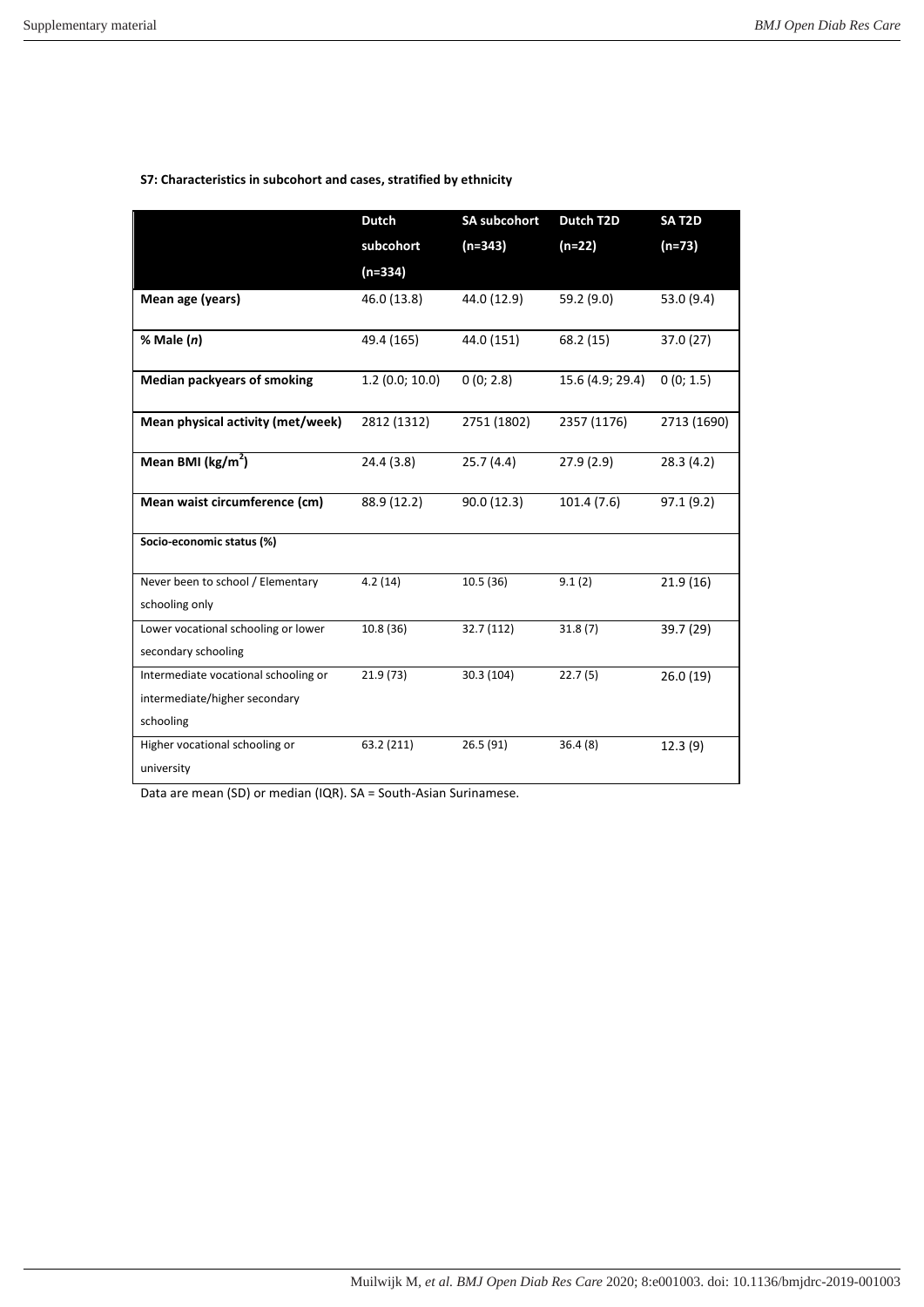|                       | <b>Dutch subcohort</b> | <b>SA subcohort</b> | Dutch T2D           | SA T <sub>2D</sub>  |
|-----------------------|------------------------|---------------------|---------------------|---------------------|
|                       | $(n=334)$              | $(n=343)$           | $(n=22)$            | $(n=73)$            |
| <b>Acylcarnitines</b> |                        |                     |                     |                     |
|                       |                        |                     |                     |                     |
| Mean PC 1             | 0.10(3.63)             | $-0.11(3.54)$       | 0.58(2.80)          | 0.64(3.79)          |
| Mean CO               | 36.0(7.1)              | 38.6(7.4)           | 38.7(7.7)           | 37.3 (7.6)          |
| Median C2:0           | $5.7(4.7-7.0)$         | $5.7(4.8-6.8)$      | $5.5(4.4-6.5)$      | $5.4(4.5-6.7)$      |
| <b>Median C3:0</b>    | $0.35(0.28-0.41)$      | $0.36(0.29-0.43)$   | $0.37(0.26-0.52)$   | $0.33(0.27 - 0.44)$ |
| <b>Median C4:0</b>    | $0.30(0.26 - 0.36)$    | $0.29(0.25-0.36)$   | $0.27(0.24-0.33)$   | $0.28(0.23-0.33)$   |
| Median C4:3OH         | $0.03(0.02 - 0.05)$    | $0.03(0.02 - 0.04)$ | $0.03(0.02 - 0.04)$ | $0.03(0.02 - 0.04)$ |
| <b>Median C5:0</b>    | $0.07(0.06 - 0.09)$    | $0.08(0.06 - 0.10)$ | $0.09(0.07 - 0.13)$ | $0.08(0.06 - 0.10)$ |
| <b>Median C6:0</b>    | $0.06(0.05 - 0.07)$    | $0.06(0.05 - 0.07)$ | $0.05(0.04-0.06)$   | $0.05(0.04 - 0.07)$ |
| <b>Median C8:0</b>    | $0.15(0.12-0.21)$      | $0.16(0.13-0.20)$   | $0.15(0.13 - 0.19)$ | $0.16(0.12 - 0.19)$ |
| <b>Median C3DC</b>    | $0.07(0.05 - 0.09)$    | $0.06(0.05-0.08)$   | $0.06(0.04-0.06)$   | $0.05(0.04 - 0.07)$ |
| Median C10:0          | $0.19(0.14 - 0.26)$    | $0.17(0.13 - 0.24)$ | $0.19(0.14-0.22)$   | $0.16(0.12-0.22)$   |
| Median C10:1          | $0.14(0.11-0.18)$      | $0.20(0.15-0.27)$   | $0.13(0.10-0.20)$   | $0.21(0.15-0.27)$   |
| <b>Median C5:DC</b>   | $0.05(0.04 - 0.06)$    | $0.05(0.04-0.06)$   | $0.04(0.03 - 0.04)$ | $0.04(0.03 - 0.05)$ |
| Median C12:0          | $0.09(0.07 - 0.12)$    | $0.08(0.06 - 0.10)$ | $0.08(0.06 - 0.09)$ | $0.07(0.05 - 0.09)$ |
| Median C12:1          | $0.08(0.06 - 0.11)$    | $0.07(0.06 - 0.10)$ | $0.07(0.06 - 0.09)$ | $0.06(0.05-0.10)$   |
| <b>Median C6:DC</b>   | $0.02(0.01-0.02)$      | $0.02(0.01 - 0.02)$ | $0.02(0.01-0.02)$   | $0.01(0.01-0.02)$   |
| Median C12:1OH        | $0.03(0.02 - 0.04)$    | $0.03(0.02 - 0.05)$ | $0.03(0.02-0.03)$   | $0.03(0.02 - 0.04)$ |
| Median C12OH          | $0.01(0.01-0.02)$      | $0.01(0.01-0.02)$   | $0.01(0.01-0.01)$   | $0.01(0.01-0.01)$   |
| Median C14:0          | $0.03(0.02 - 0.04)$    | $0.03(0.02 - 0.03)$ | $0.03(0.02-0.03)$   | $0.03(0.02 - 0.03)$ |
| Median C14:1          | $0.08(0.06 - 0.11)$    | $0.07(0.06 - 0.10)$ | $0.07(0.06 - 0.10)$ | $0.07(0.05 - 0.10)$ |

# **S8: Metabolite concentrations (µmol/l) in subcohort and cases, stratified by ethnicity**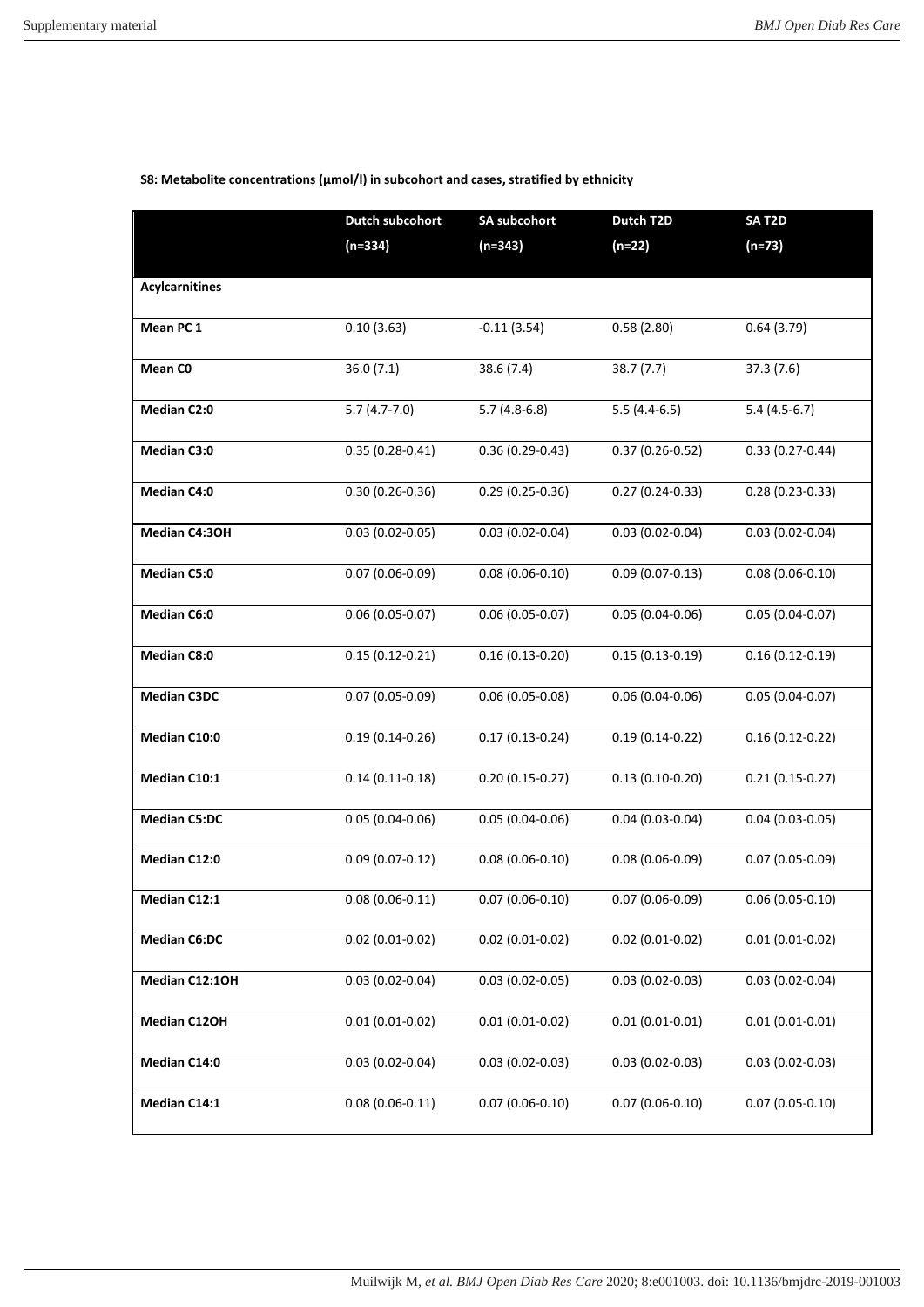| Median C14:2                  | $0.03(0.03 - 0.05)$ | $0.05(0.04-0.07)$   | $0.03(0.03-0.04)$   | $0.05(0.04 - 0.07)$ |
|-------------------------------|---------------------|---------------------|---------------------|---------------------|
| Median C14:1OH                | $0.02(0.01 - 0.02)$ | $0.01(0.01 - 0.02)$ | $0.01(0.01 - 0.02)$ | $0.01(0.01 - 0.02)$ |
| <b>Mean C16:0</b>             | 0.09(0.03)          | 0.09(0.02)          | 0.09(0.02)          | 0.08(0.03)          |
| Median C16:1                  | $0.02(0.02 - 0.03)$ | $0.02(0.02 - 0.02)$ | $0.02(0.02 - 0.02)$ | $0.02(0.02 - 0.03)$ |
| <b>Mean C18:0</b>             | 0.03(0.01)          | 0.03(0.01)          | 0.03(0.01)          | 0.03(0.01)          |
| <b>Mean C18:1</b>             | 0.10(0.03)          | 0.09(0.02)          | 0.10(0.02)          | 0.08(0.03)          |
| <b>Mean C18:2</b>             | 0.04(0.01)          | 0.05(0.02)          | 0.04(0.01)          | 0.06(0.02)          |
| Amino acids                   |                     |                     |                     |                     |
| Mean PC <sub>2</sub>          | $-0.67(2.25)$       | 0.67(2.55)          | 1.87(1.79)          | 2.10(2.41)          |
| <b>Mean Leucine</b>           | 107.6 (20.0)        | 113.6 (22.1)        | 123.0 (22.2)        | 125.6 (22.4)        |
| <b>Mean Isoleucine</b>        | 60.7(14.5)          | 65.7 (16.3)         | 78.0 (20.7)         | 79.1 (19.7)         |
| <b>Mean Valine</b>            | 199.8 (36.4)        | 207.4 (38.0)        | 202.5 (31.9)        | 211.2 (32.8)        |
| <b>Median Phenylalanine</b>   | 52.9 (48.0-57.8)    | 56.6 (51.2-61.7)    | 59.9 (57.8-65.6)    | 61.1 (57.4-66.4)    |
| <b>Mean Tyrosine</b>          | 53.7(11.1)          | 59.9 (12.9)         | 60.7 (11.0)         | 62.4 (12.3)         |
| <b>Mean Tryptophan</b>        | 52.9 (8.7)          | 51.8(9.0)           | 55.5(8.2)           | 53.3 (10.3)         |
| <b>Mean Alanine</b>           | 306.0 (65.8)        | 334.1 (73.0)        | 392.6 (67.8)        | 387.1 (69.8)        |
| <b>Median Methionine</b>      | 21.7 (19.4-23.9)    | 24.3 (21.6-26.7)    | 24.1 (22.6-27.1)    | 26.8 (24.2-28.8)    |
| <b>Median Glycine</b>         | 153.7 (128.7-185.9) | 139.4 (120.4-168.5) | 128.9 (100.2-145.7) | 127.7 (111.8-142.5) |
| <b>Mean Glutamine</b>         | 572.3 (96.7)        | 568.5 (98.0)        | 513.7(80.9)         | 496.3 (104.2)       |
| <b>Median Glutamate</b>       | 194.6 (152.2-224.2) | 224.3 (169.7-255.8) | 243.7 (231.4-252.9) | 237.5 (214.5-260.3) |
| Mean Glutamine +<br>Glutamate | 765.8 (118.1)       | 789.8 (134.0)       | 756.9 (92.8)        | 733.9 (130.9)       |
| <b>Median Citrulline</b>      | 28.9 (24.1-33.5)    | 28.5 (23.2-33.6)    | 31.3 (26.0-34.8)    | 30.0 (26.6-35.9)    |
| <b>Median Ornithine</b>       | 53.9 (43.5-66.7)    | 55.5 (45.8-67.4)    | 63.0 (54.5-72.8)    | 59.8 (48.2-67.5)    |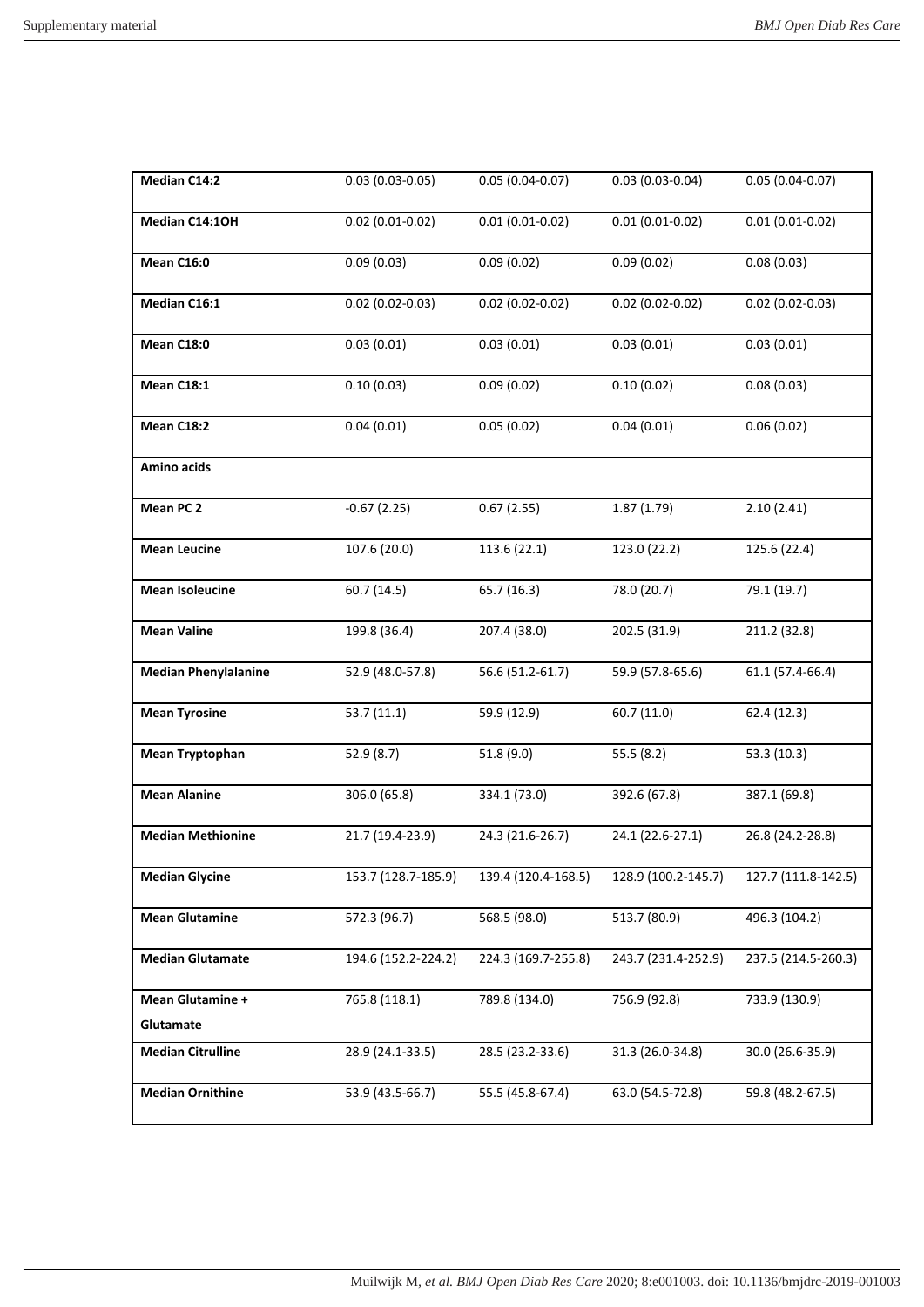| <b>Mean Lysine</b>                   | 158.1 (31.6)        | 166.6 (34.2)        | 170.8 (27.5)        | 178.9 (34.8)        |
|--------------------------------------|---------------------|---------------------|---------------------|---------------------|
| <b>Mean Arginine</b>                 | 74.3 (14.5)         | 81.8 (18.5)         | 75.0 (17.1)         | 82.5 (17.3)         |
| <b>Mean Serine</b>                   | 94.6 (17.0)         | 95.9 (18.4)         | 97.8 (17.3)         | 105.8 (22.7)        |
| <b>Median Proline</b>                | 146.7 (116.8-181.0) | 145.3 (116.0-178.1) | 225.3 (180.9-249.8) | 179.71(142.6-232.8) |
| <b>Median Asparagine</b>             | 23.1 (18.5-29.2)    | 23.7 (19.1-28.5)    | 29.4 (26.9-35.1)    | 29.8 (25.5-34.0)    |
| <b>Median Aspartate</b>              | 18.9 (14.2-24.6)    | 19.7 (13.4-26.6)    | 19.4 (17.2-23.9)    | 18.8 (16.4-22.4)    |
| <b>Median Asparagine + Aspartate</b> | 43.8 (34.8-51.9)    | 43.7 (35.9-53.5)    | 52.2 (47.4-54.3)    | 49.6 (44.4-54.8)    |
| Sphingolipids                        |                     |                     |                     |                     |
| PC3                                  | 0.55(2.44)          | $-0.50(2.31)$       |                     |                     |
| Mean GlcCerd182 (nM)                 | 599.6 (174.6)       | 558.7 (161.5)       | 601.1 (191.9)       | 553.8 (173.6)       |
| Mean GlcCerd181 (nM)                 | 4466 (1162)         | 4005 (1009)         | 4587 (1139)         | 3990 (1031)         |
| Mean LacCerd182 (nM)                 | 490.8 (129.1)       | 442.0 (114.1)       | 461.3 (112.1)       | $393.5\ (100.2)$    |
| Mean LacCerd181 (nM)                 | 3452 (788.9)        | 3096 (745.8)        | 3205 (991.5)        | 2740 (646.0)        |
| Mean CTHd182 (nM)                    | 239.7 (72.2)        | 254.9 (79.4)        | 223.4 (47.8)        | 254.0 (75.7)        |
| Mean CTHd181 (nM)                    | 1075.7 (293.3)      | 1033.3 (260.7)      | 953.9 (177.0)       | 965.8 (243.3)       |
| Mean Cerd182 (nM)                    | 1364.2 (441.7)      | 1349.4 (420.8)      | 1552.2 (544.6)      | 1582.7 (490.3)      |
| Mean Cerd161 (nM)                    | 501.0 (200.4)       | 462.0 (182.4)       | 615.2 (251.0)       | 542.4 (206.4)       |
| Mean Cerd171 (nM)                    | 406.1 (133.9)       | 324.6 (111.0)       | 609.6 (233.1)       | 438.5 (127.7)       |
| Mean Cerd181 (nM)                    | 9080 (2294)         | 8480 (2040)         | 12672 (2861)        | 10743 (2469)        |
| Mean Cerd201 (nM)                    | 200.5 (90.4)        | 180.2 (73.0)        | 291.6 (101.9)       | 243.5 (68.7)        |
| Mean Cerd180 (nM)                    | 2272 (580.2)        | 2350 (659.5)        | 3119 (918.2)        | 2907 (816.5)        |
| Mean Cerm180 (nM)                    | 30.5(11.1)          | 37.2 (21.9)         | 31.4 (13.6)         | 32.5 (13.4)         |

Data are mean (SD) or median (IQR). SA = South-Asian Surinamese.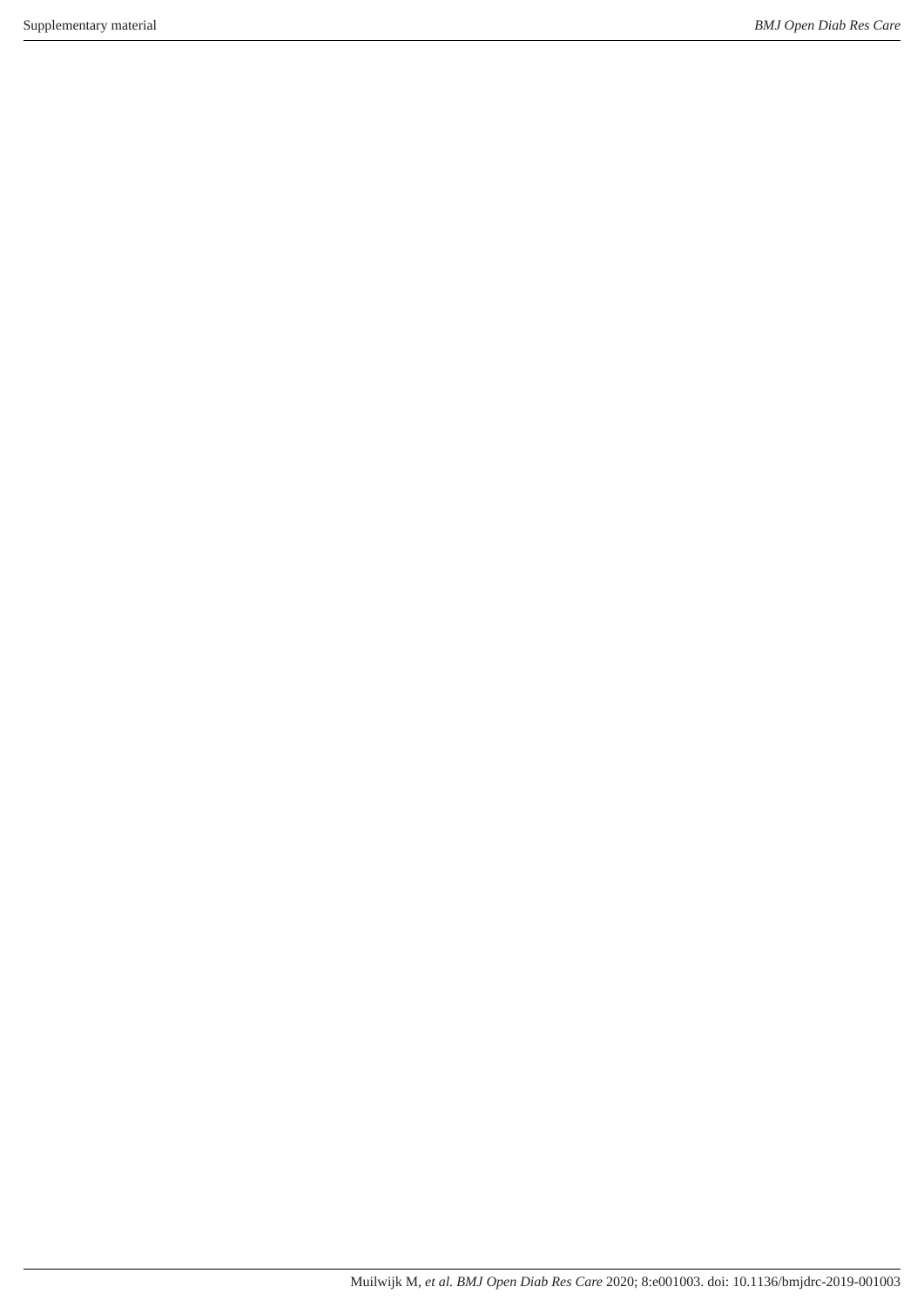|                       | HR (95%-CI)       | p-value  | <b>HR (95%-CI)</b> | p-value    | p-value interaction |
|-----------------------|-------------------|----------|--------------------|------------|---------------------|
| <b>Acylcarnitines</b> |                   |          |                    |            |                     |
| PC <sub>1</sub>       | 1.11(0.97; 1.28)  | 0.14     | 1.10(1.00; 1.21)   | 0.04       | 0.86                |
| CO                    | 1.06 (0.60; 1.88) | 0.84     | 0.76(0.56; 1.04)   | 0.08       | 0.21                |
| C2:0                  | 0.70(0.44; 1.13)  | 0.14     | 0.75(0.54; 1.03)   | 0.08       | 0.97                |
| C3:0                  | 0.86(0.47; 1.58)  | 0.63     | 0.78(0.56; 1.07)   | 0.12       | 0.62                |
| C4:0                  | 0.44(0.23; 0.86)  | 0.02     | 0.59 (0.41; 0.85)  | 0.005      | 0.60                |
| <b>C4:3OH</b>         | 0.73(0.44; 1.22)  | 0.23     | 0.84(0.61; 1.14)   | 0.26       | 0.81                |
| C5:0                  | 1.77 (0.98; 3.20) | 0.06     | 1.21 (0.88; 1.65)  | 0.24       | 0.19                |
| C6:0                  | 0.14(0.05; 0.43)  | $0.001*$ | 0.43(0.27; 0.69)   | $0.001*$   | 0.15                |
| C8:0                  | 0.90(0.51; 1.60)  | 0.72     | 0.95(0.71; 1.27)   | 0.70       | 0.86                |
| C3DC                  | 0.67(0.40; 1.10)  | 0.11     | 0.61(0.45; 0.85)   | 0.003      | 0.64                |
| C10:0                 | 0.89(0.52; 1.53)  | 0.68     | 0.89(0.66; 1.18)   | 0.41       | 0.97                |
| C10:1                 | 1.01 (0.56; 1.79) | 0.99     | 0.84(0.61; 1.15)   | 0.28       | 0.54                |
| C5:DC                 | 0.43(0.24; 0.76)  | 0.004    | 0.63(0.46; 0.87)   | 0.004      | 0.36                |
| C12:0                 | 0.52(0.30; 0.89)  | 0.02     | 0.61(0.43; 0.88)   | 0.007      | 0.87                |
| C12:1                 | 0.65(0.41; 1.02)  | 0.06     | 0.69(0.51; 0.93)   | 0.02       | 0.95                |
| C6:DC                 | 0.67(0.41; 1.09)  | 0.11     | 0.57(0.41; 0.78)   | $0.001*$   | 0.50                |
| <b>C12:10H</b>        | 0.66(0.39; 1.12)  | 0.12     | 0.75(0.55; 1.01)   | 0.06       | 0.81                |
| <b>C12OH</b>          | 0.35(0.19; 0.67)  | 0.001    | 0.40(0.25; 0.62)   | $<,0.001*$ | 0.79                |
| C14:0                 | 0.61(0.37; 1.00)  | 0.05     | 0.87(0.64; 1.18)   | 0.36       | 0.39                |
| C14:1                 | 0.86(0.53; 1.39)  | 0.54     | 0.86(0.64; 1.16)   | 0.32       | 0.94                |
| C14:2                 | 1.02 (0.62; 1.68) | 0.93     | 1.00(0.72; 1.37)   | 1.00       | 0.91                |

## **S9: Association of metabolites with incident type 2 diabetes, stratified by ethnicity**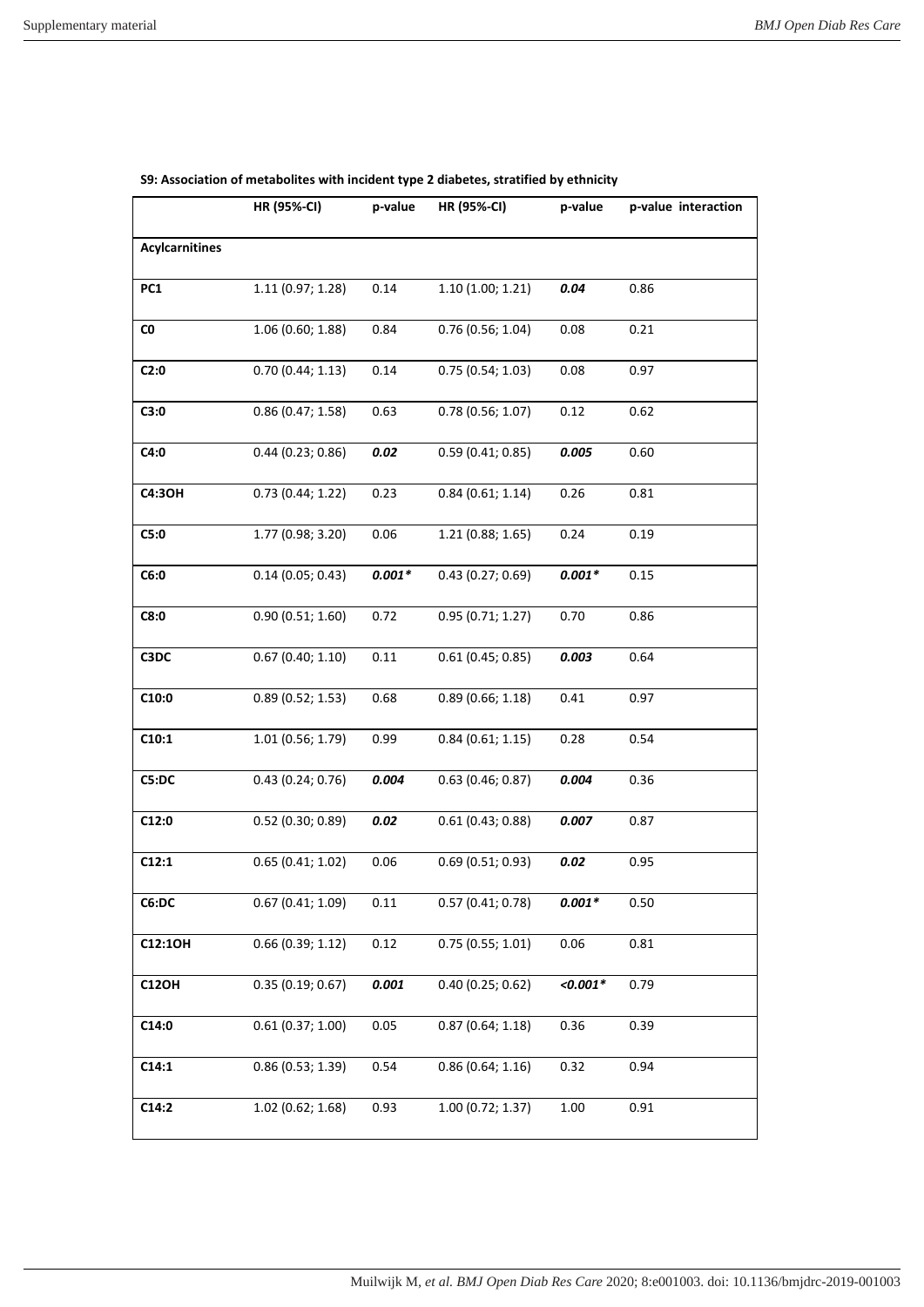| C14:10H           | $0.64$ (0.37; 1.09) | 0.10       | 0.85(0.64; 1.13)  | 0.26       | 0.47 |
|-------------------|---------------------|------------|-------------------|------------|------|
| C16:0             | 0.86(0.53; 1.41)    | 0.55       | 0.80(0.59; 1.09)  | 0.16       | 0.49 |
| C16:1             | 0.65(0.40; 1.04)    | 0.07       | 0.90(0.66; 1.23)  | 0.52       | 0.34 |
| C18:0             | 0.66(0.37; 1.15)    | 0.14       | 0.58(0.41; 0.82)  | 0.002      | 0.35 |
| C18:1             | 0.77(0.48; 1.23)    | 0.28       | 0.63(0.46; 0.87)  | 0.005      | 0.42 |
| C18:2             | 1.24 (0.63; 2.45)   | 0.53       | 0.87(0.62; 1.24)  | 0.44       | 0.31 |
| Amino acids       |                     |            |                   |            |      |
| PC <sub>2</sub>   | 1.97 (1.42; 2.73)   | < 0.001    | 1.36 (1.16; 1.58) | < 0.001    | 0.05 |
| Leucine           | 2.32 (1.16; 4.65)   | 0.02       | 2.26 (1.49; 3.42) | $<,0.001*$ | 0.91 |
| Isoleucine        | 3.73 (1.78; 7.79)   | $0.001*$   | 2.84 (1.92; 4.21) | $<,0.001*$ | 0.68 |
| Valine            | 0.85(0.51; 1.41)    | 0.53       | 1.06(0.77; 1.46)  | 0.75       | 0.66 |
| Phenylalanine     | 2.62 (1.55; 4.40)   | $<,0.001*$ | 1.58(1.15; 2.17)  | 0.005      | 0.05 |
| <b>Tyrosine</b>   | 1.34 (0.75; 2.40)   | 0.33       | 1.02 (0.74; 1.40) | 0.92       | 0.32 |
| Tryptophan        | 1.77 (0.95; 3.30)   | 0.07       | 1.26 (0.90; 1.76) | 0.19       | 0.48 |
| Alanine           | 4.70 (2.05; 10.79)  | $0.001*$   | 2.19(1.53; 3.15)  | $<,0.001*$ | 0.13 |
| <b>Methionine</b> | 2.66 (1.32; 5.35)   | 0.01       | 1.73 (1.20; 2.48) | $0.003*$   | 0.17 |
| Glycine           | 0.25(0.11; 0.55)    | $0.001*$   | 0.47(0.33; 0.67)  | $< 0.001*$ | 0.13 |
| Glutamate         | 2.66 (1.49; 4.73)   | $0.001*$   | 1.32 (1.01; 1.73) | 0.05       | 0.04 |
| Glutamine         | 0.33(0.17; 0.62)    | $0.001*$   | 0.40(0.29; 0.55)  | $<,0.001*$ | 0.92 |
| Glutamine+        | 0.71(0.39; 1.27)    | 0.25       | 0.51(0.38; 0.69)  | $<,0.001*$ | 0.25 |
| Glutamate         |                     |            |                   |            |      |
| <b>Citrulline</b> | 1.02 (0.56; 1.84)   | 0.96       | 1.00 (0.74; 1.34) | 0.98       | 0.93 |
| Ornithine         | 1.06 (0.62; 1.81)   | 0.84       | 0.79(0.58; 1.08)  | 0.14       | 0.18 |
| Lysine            | 1.68 (0.97; 2.89)   | 0.06       | 1.34 (0.98; 1.82) | 0.07       | 0.62 |
|                   |                     |            |                   |            |      |